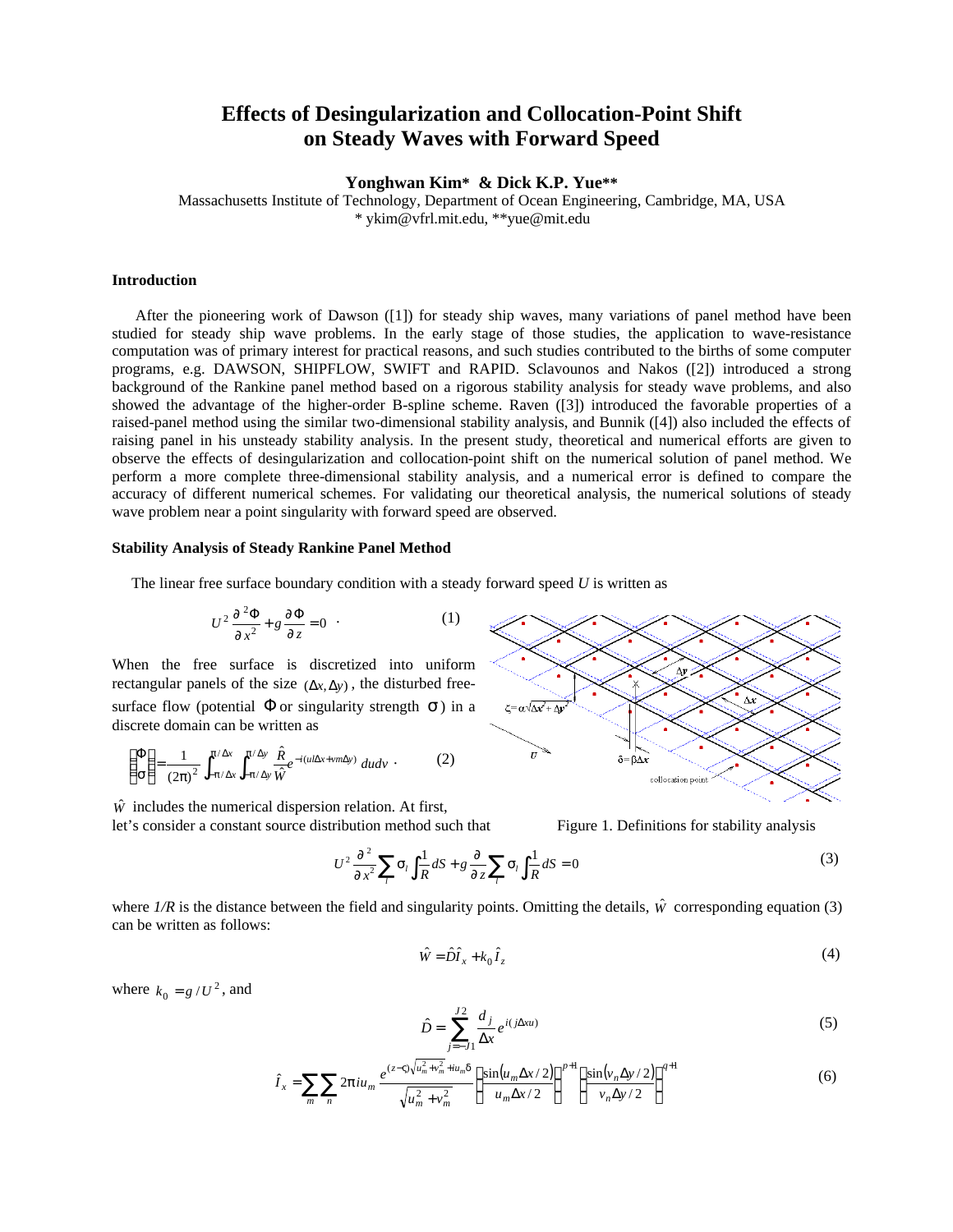$$
\hat{I}_z = \sum_{m} \sum_{n} -2\pi e^{(z-\varsigma)\sqrt{u_m^2 + v_m^2} + iu_m \delta} \left\{ \frac{\sin(u_m \Delta x/2)}{u_m \Delta x/2} \right\}^{p+1} \left\{ \frac{\sin(v_n \Delta y/2)}{v_n \Delta y/2} \right\}^{q+1}
$$
(7)

where  $u_m = u + 2\pi m/\Delta x$ ,  $v_n = v + 2\pi n/\Delta y$ , and  $p = q = 0$ .  $\varsigma = \alpha \sqrt{\Delta x^2 + \Delta y^2}$  is the height of panel surface raised from the free surface and δ(= βΔ*x*) is the longitudinal shift of collocation points.  $\hat{D}$  is the discrete Fourier transform of finite difference, and  $d_j$ 's are the corresponding coefficients. For example, the Dawson's 4-point difference is the case that  $J1=0$ ,  $J2=4$ , and  $d_j=10/6$ ,  $-15/6$ , 1,  $-1/6$ . The higher-order B-spline source distribution provides a similar dispersion relation, but  $\hat{D}$  is not necessary and the order of the spline function can be controlled by p and q in equation (6) and (7). For instance,  $p=q=2$  indicates a bi-quadratic distribution. In addition,  $\hat{I}_x$  should be replaced to  $i\mu_m \hat{I}_x$ . In the case of a potential-based method, the discrete Fourier transform of the Green's 2nd identity should be observed and the desingularization is not applicable. For the potential-based method, the details are well described in [2].

Figure 2 shows the numerical dispersion and damping of the source methods with different  $\alpha$  and  $\beta$ , and three different schemes are considered. The *x*-axis in this figure is the exact wave number, and the *y*-axes are the wave number to appear in actual computation and damping coefficient relative to the corresponding waves. Therefore, the schemes of figure (a) and (b) can provide one or two numerical wave components depending on  $\Delta x$ , and no solution is also possible.  $u_0 \Delta x / 2\pi$  has a range of  $1/40 \sim 1/10$  in most practical computation, and the saw-tooth wave may appear in this range. As expected, the numerical damping increases when the collocation points are shifted to upstream. The numerical damping shown here is more thoroughly studied by Kim and Yue ([5]). On the other hand, the desingularization induces longer wavelength than the conventional method. These results are consistent with the twodimensional cases of Raven ([3]).  $\alpha$  and  $\beta$  do not affect much the higher-order scheme, except for a small damping due to nonzero β. In a practical point of view,  $u_0 \Delta x / 2π$  less than 0.1 is of great importance.



Figure 2. Numerical dispersion and damping for different α and β : source method,  $\alpha$  =0, 0.25,  $\beta$  =0, 0.25,  $\Delta x/\Delta y = 1$ 

#### **Numerical Errors**

 Two major sources of computational error are dispersion error, and numerical damping. The dispersion error causes the difference of wavelength, and the numerical damping causes the difference of wave amplitude. To observe the overall accuracy of a certain numerical scheme, we define a parameters such that

$$
E_{\gamma}^{(m,N)} = \int_0^{\gamma} \frac{\int_0^{\Delta x/\tilde{u}_0} + e^{i\tilde{u}_0 x} - e^{i\tilde{u}x}}{N\Delta x/\tilde{u}_0} \frac{1}{\tilde{u}} d\tilde{u}
$$
(11)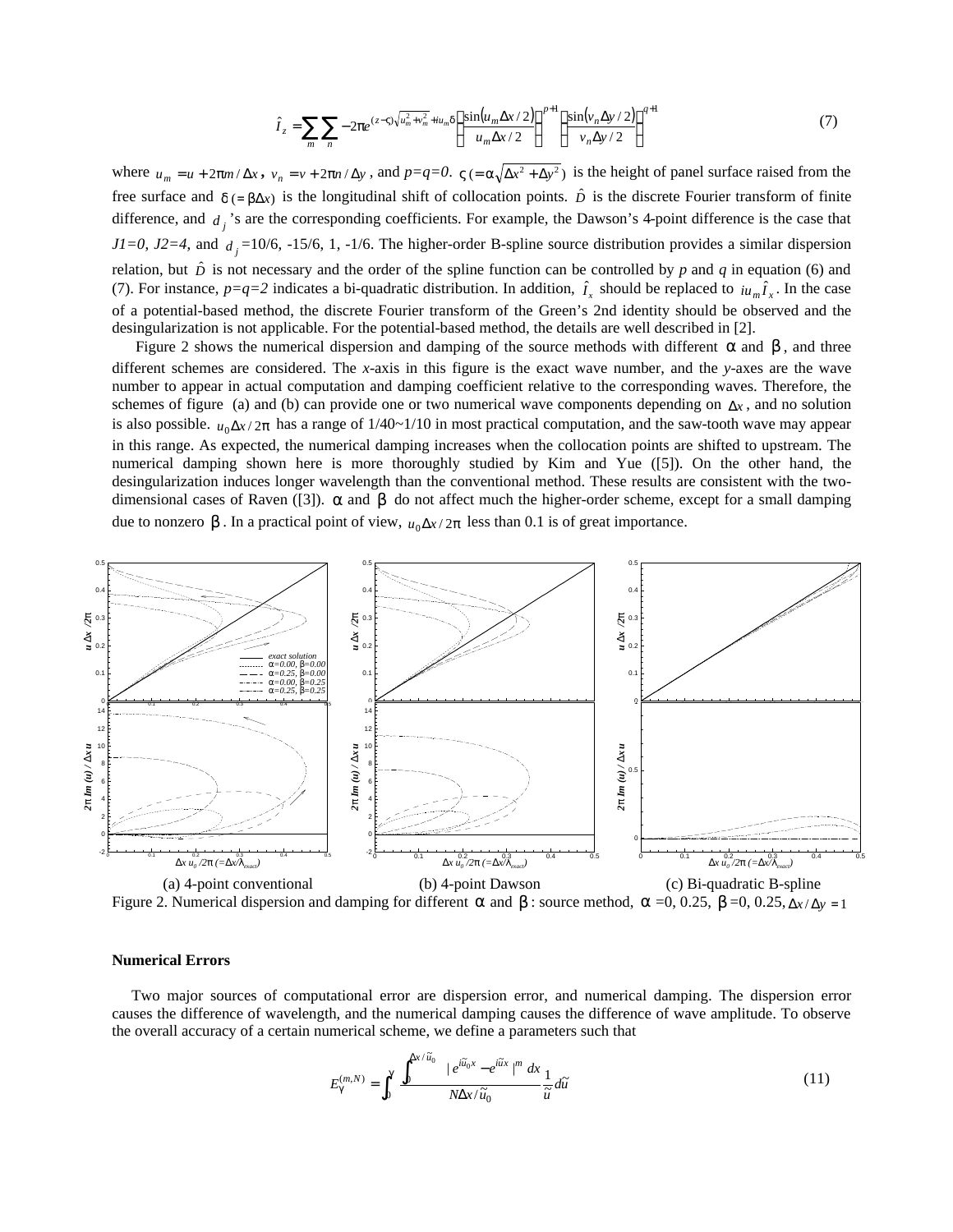where  $\tilde{u} = u\Delta x/2\pi$  and  $u_0$  is the exact wave number.  $E_{\gamma}^{(m,N)}$  is an integral of weighted numerical errors in a range of  $0 \leq \tilde{u} \leq \gamma$  over *N* wavelengths.  $\tilde{u} = 1/2$  is the maximum discrete wave number to possibly appear, and this wave is socalled saw-tooth wave which is not desirable in the viewpoint of numerical stability.  $1/\tilde{u}$  in (11) is multiplied to give more weight when  $\tilde{u}$  is small. It should be noted that the consistency of a numerical scheme implies that the numerator of (11) should vanish as  $\tilde{u}$  approaches zero.  $E_{\gamma}^{(m,N)}$  reflects a limited damping effects at large  $\tilde{u}$ , but may be a good index to compare the overall errors in a specific range of  $\tilde{u}$ .

Figure 3 compares  $E_{0,1}^{(1,2)}$  and  $E_{0,1}^{(1,6)}$  for different numerical schemes. This result can be particularly important in a practical perspective, since  $\gamma \le 0.1$  is valid in most numerical computations. According to this result, the desingularization method seems to reduce the overall numerical error, and the optimum case depends on the numerical scheme. The 3-point and Dawson's difference have an optimum  $\alpha$  near 0.2. On the other hand, the higher-order method does not have a significant benefit. The effect of collocation-point shift is not significant in this case. The 4 point conventional difference scheme has some reduction of error due to the numerical damping compensating the negative damping in this range of  $\gamma$  (see Figure 2-(a)).



Figure 3.  $E_{0,1}^{(1,2)}$  and  $E_{0,1}^{(1,6)}$  of four numerical schemes; source method;  $\Delta x / \Delta y = 1$ 

#### **Applications and Validation**

The steady wave elevations near a moving point singularity located at  $(x, y, z) = (0, 0, -d)$  are obtained using a few different numerical schemes to validate the stability and error analyses. In this computation,  $U/\sqrt{gd} = 1.0$  is applied, and the computational domain covers 1.5 (upstream) and 3.5 (downstream) times of exact wavelength in longitudinal direction and twice in transverse direction. The numbers of applied grids are  $50x20$  ( $\tilde{u}_0 = 1/10$ ),  $70x30$  ( $\tilde{u}_0 = 1/15$ ) and 100x20 ( $\tilde{u}_0$  = 1/20). Figure 4 compares the wave elevations at *y/d*=1.0 for different α and β. As expected, shorter waves are observed in the conventional scheme, i.e. when  $\alpha$  =0 and  $\beta$  =0. However, the wavelengths are longer in the case of nonzero  $\alpha$ . Also significant damping is shown for nonzero  $\beta$ . Figure 5 is the elevation contour plots of three solutions, showing slightly different wave angles. A larger angle is found when  $\alpha = 0$  and  $\beta = 0$ , but the solution obtained from the desingularized scheme shows an excellent agreement with the analytic solution. To understand this trend, we should observe both the longitudinal and transverse wave numbers,  $(u, v)$ , as shown in Figure 6. Figure 6 shows the three-dimensional surfaces of  $(u_0, u, v)$  for the two cases of Figure 5. For a given exact wave number  $(u_0)$ and  $\Delta x$  (e.g. bold line on bottom), the conventional method induces smaller *u* and larger *v* (contour on upper surface) than the desingularized case (contour on lower surface). This causes shorter longitudinal waves and longer transverse wave, consequently the larger wave angle. Figure 7 compares the numerical errors obtained from the source method and  $E_{0.5}^{(1,4)}$  predicted by the stability analysis. The numerical errors obtained from the source method is defined as follows: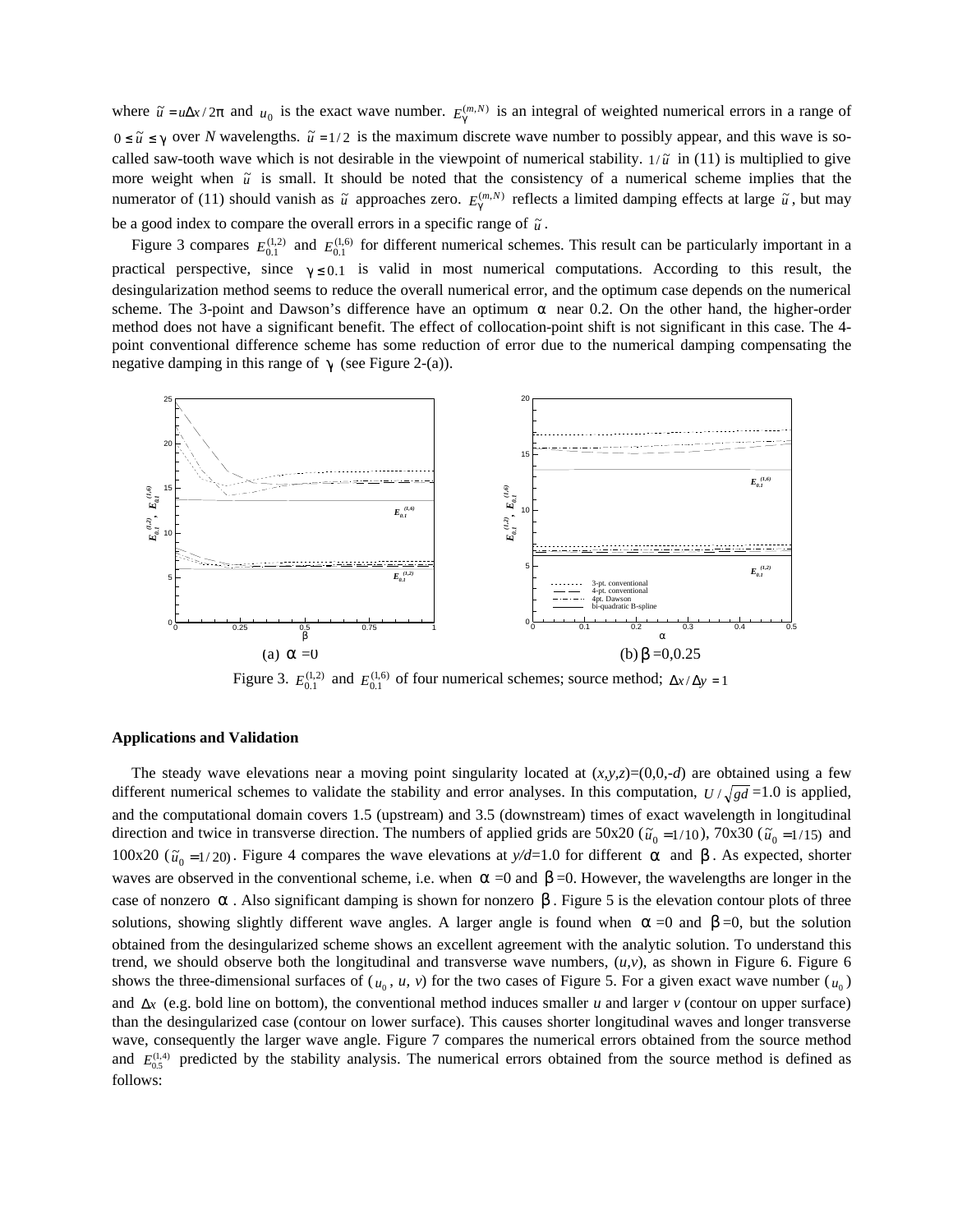

 $domain area(S)$  $| \eta_0 - \eta |$ *S ds*  $E_{RSM} = \frac{J_S}{I}$  $η<sub>0</sub> - η$  $=\frac{\int_{S}^{S} |\eta_{0} - \eta| ds}{\sqrt{12}}$  (12)

where  $\eta_0$  is the wave elevation of exact solution. Although the magnitudes of two errors are not same (because of different definitions), they show a fair agreement of the sensitivity on  $\alpha$  and  $\beta$ . Similar to Figure 3, the minimum errors are found near  $\beta = 0.2$  in both cases.

Figure 4. Wave elevations at *y/d*=1.0; 4-pt. Dawson, 75x30 grids



Figure 6. Wave contours near a moving sink: β = 0.0, 100x20 grids



Figure 6.  $(u_0, u, v)$  surface for two cases of Figure 5.



Figure 7.  $E_{0.5}^{(1,4)}$  and actual elevation error; 75x30 grids

### **References**

- [1] Dawson,, C.W. 1977 Proc. 2<sup>nd</sup> Int. Conf. Numerical Ship Hydrodynamics.
- [2] Sclavounos, P.D. & Nakos, D.E. 1998 Proc. 17<sup>th</sup> Symp. Naval Hydrodynamics.
- [3] Raven, H.C. 1996 PhD. Dissertation, Delft University of Technology.
- [4] Bunnik, T. 1999 PhD. Dissertation, Delft University of Technology.
- [5] Kim, Y. & Yue, D.K.P. 2003 8<sup>th</sup> Conf. Numerical Ship Hydrodynamics (submitted)